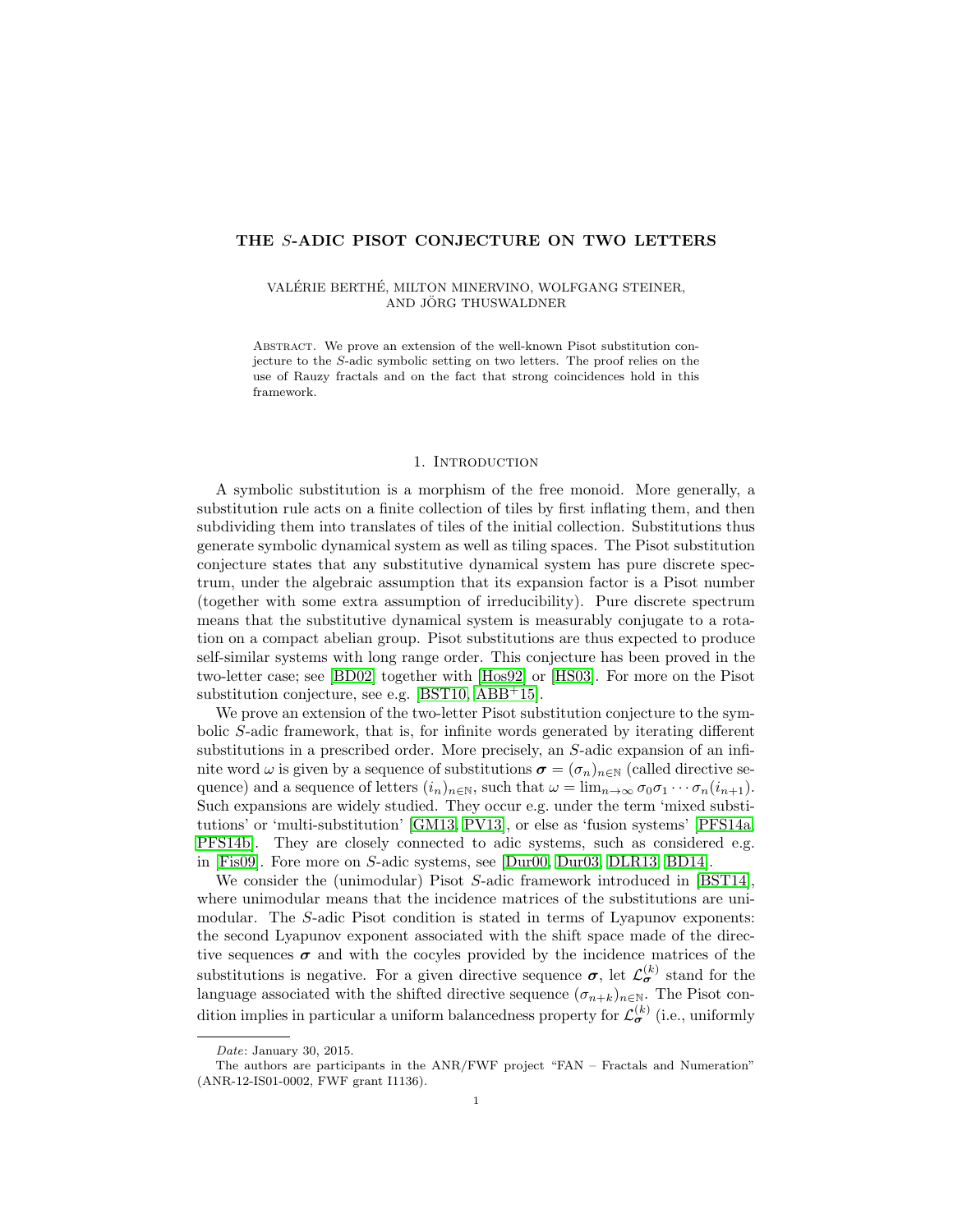bounded symbolic discrepancy), uniform with respect to some infinite set of nonnegative integers k. Note that the balancedness property is proved in [\[Sad14\]](#page-10-8) to characterize topological conjugacy under changes in the lengths of the tiles of the associated R-action on the 1-dimensional tilings.

One difficulty when working in the S-adic framework is that no natural candidate exists for a left eigenvector (that is, for a stable space). Recall that the normalized left eigenvector (whose existence comes from the Perron-Frobenius Theorem) in the substitutive case provides in particular the measure of the tiles of the associated tiling of the line. We introduce here a set of assumptions which, among other things, allows us to work with a generalized left eigenvector (that is, a stable space). We stress the fact that this vector is not canonically defined (contrarily to the right eigenvector). These assumptions will be implied by the S-adic Pisot condition. We need first to guarantee the existence of a generalized right eigenvector **u** (which yields the unstable space). The corresponding conditions are natural and are stated in terms of primitivity of the directive sequence  $\sigma$  in the S-adic framework. We also require the directive sequences  $\sigma$  to be recurrent (every finite combination of substitutions in the sequence occurs infinitely often), which yields unique ergodicity and strong convergence toward the generalized right eigendirection. We then need rational independence of the coordinates of u. This is implied by the assumption of algebraically irreducibility, which states that the characteristic polynomial of the incidence matrix of  $\sigma_k \sigma_{k+1} \cdots \sigma_\ell$  is irreducible for all k and all sufficiently large  $\ell$ . Lastly, we then will be able to define a vector playing the role of a left eigenvector, by compactness together with primitivity and recurrence.

The starting point of the proofs in the two-letter substitutive case is that strong coincidences hold [\[BD02\]](#page-9-0). We also prove an analogous statement as a starting point. However the fact that strong coincidences hold at order  $n$  (i.e., for the product  $\sigma_0 \sigma_1 \cdots \sigma_n$  does not necessarily imply strong coincidences at order m for  $m > n$ (which holds in the substitutive case) makes the extension to the present framework more delicate than it first occurs. The proof heavily relies, among other things, on the recurrence of the directive sequence. There are then two strategies, one based on making explicit the action of the rotation on the unit circle [\[Hos92\]](#page-10-0), whereas the approach of [\[HS03\]](#page-10-1) uses the balanced pair algorithm. However, there seems to be no natural expression of the balanced pair algorithm in the S-adic framework. Our strategy for proving discrete spectrum thus relies on the use of 'Rauzy fractals' and follows [\[Hos92\]](#page-10-0). We recall that a Rauzy fractal is a set which is endowed with an exchange of pieces acting on it that allows to make explicit (by factorizing by a natural lattice) the maximal equicontinuous factor of the underlying symbolic dynamical system (see [\[Fog02,](#page-10-9) Section 7.5.4]). For more on Rauzy fractals, see e.g. [\[Fog02,](#page-10-9) [ST09,](#page-10-10) [BST10\]](#page-9-1). More precisely, the strong coincidence condition implies that there is a well-defined exchange of pieces on the Rauzy fractal. It remains to factorize this exchange of pieces in order to get a circle rotation. The factorization comes from [\[Hos92\]](#page-10-0) and extends directly from the substitutive case to the present S-adic framework.

Let us now state our results more precisely. (Although most of the terminology of the statements was defined briefly in the introduction above, we refer the reader to Section [2](#page-2-0) for exact definitions.) We just recall here that a sequence of substitutions  $\sigma = (\sigma_n)_{n \in \mathbb{N}}$  on the alphabet  $\mathcal{A} = \{1, 2\}$  satisfies the strong coincidence condition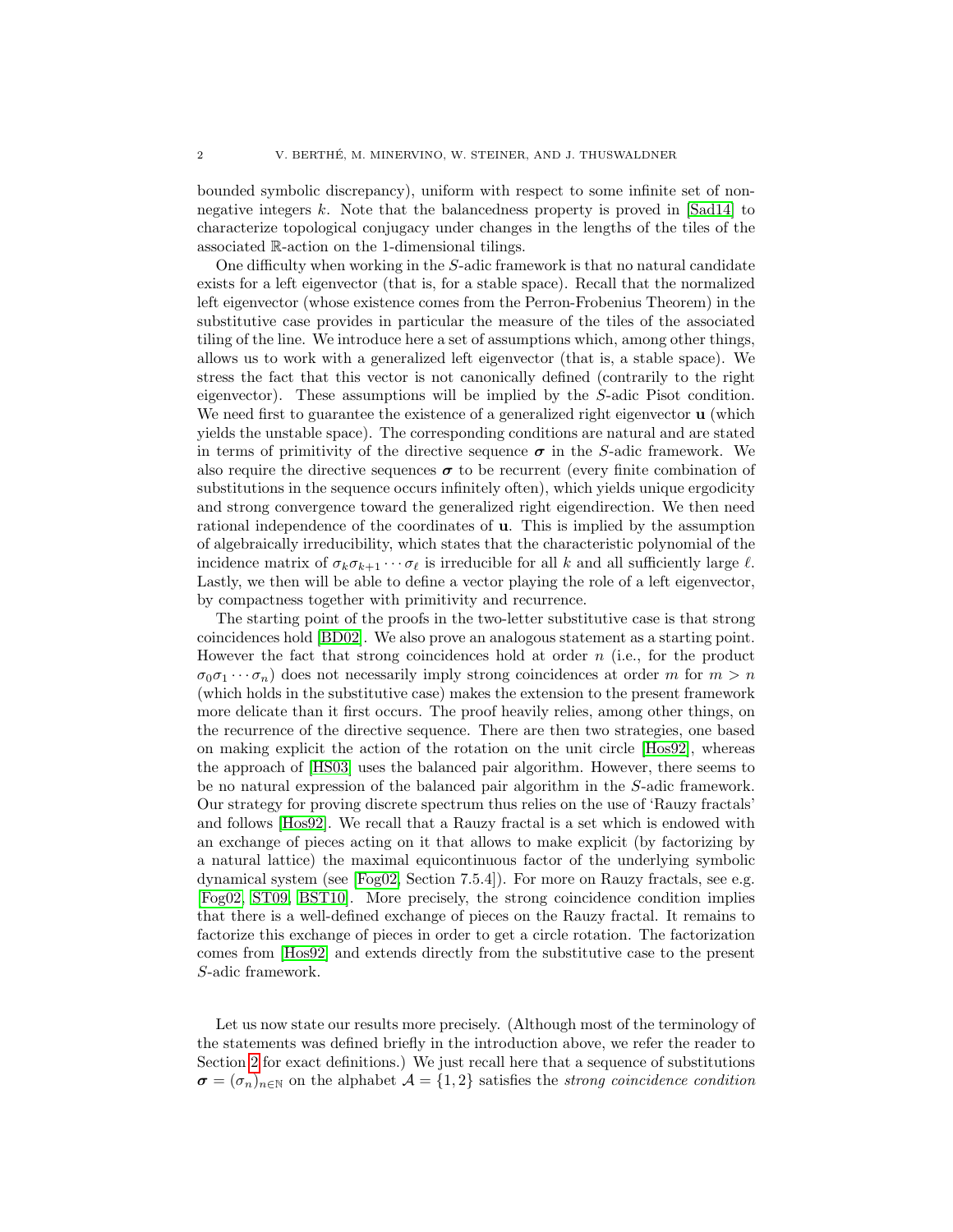if there is  $n \in \mathbb{N}$  such that  $\sigma_0 \sigma_1 \cdots \sigma_n(1) \in p_1 i \mathcal{A}^*$  and  $\sigma_0 \sigma_1 \cdots \sigma_n(2) \in p_2 i \mathcal{A}^*$  for some  $i \in \mathcal{A}$  and words  $p_1, p_2 \in \mathcal{A}^*$  with the same abelianization  $\mathbf{l}(p_1) = \mathbf{l}(p_2)$ .

<span id="page-2-1"></span>**Theorem 1.** Let  $\sigma = (\sigma_n)_{n \in \mathbb{N}}$  be a primitive and algebraically irreducible sequence of substitutions over  $A = \{1,2\}$ . Assume that there is  $C > 0$  such that for each  $\ell \in \mathbb{N}$ , there is  $n \geq 1$  with  $(\sigma_n, \ldots, \sigma_{n+\ell-1}) = (\sigma_0, \ldots, \sigma_{\ell-1})$  and the language  $\mathcal{L}_{\sigma}^{(n+\ell)}$  is C-balanced. Then  $\sigma$  satisfies the strong coincidence condition.

Note that we do not assume unimodularity of the substitutions for strong coincidences, whereas we do for the following.

<span id="page-2-2"></span>**Theorem 2.** Let  $\sigma = (\sigma_n)_{n \in \mathbb{N}}$  be a primitive and algebraically irreducible sequence of unimodular substitutions over  $A = \{1, 2\}$ . Assume that there is  $C > 0$  such that for each  $\ell \in \mathbb{N}$ , there is  $n \geq 1$  with  $(\sigma_n, \ldots, \sigma_{n+\ell-1}) = (\sigma_0, \ldots, \sigma_{\ell-1})$  and the language  $\mathcal{L}_{\sigma}^{(n+\ell)}$  is C-balanced. Then the S-adic shift  $(X_{\sigma}, \Sigma, \mu)$ , where  $\Sigma$  stands for the shift and  $\mu$  is the (unique) shift-invariant measure on X, is measurably conjugate to a rotation on the circle  $\mathbb{S}^1$ ; in particular, it has pure discrete spectrum.

Let S be a finite set of substitutions on  $A = \{1, 2\}$  having invertible incidence matrices, and let  $(D, \Sigma, \nu)$  with  $D \subset S^{\mathbb{N}}$  be an (ergodic) shift equipped with a probability measure  $\nu$ . With each  $\sigma = (\sigma_n)_{n \in \mathbb{N}} \in D$ , associate the cocycle  $A(\sigma)$  ${}^tM_0$  and denote the *Lyapunov exponents* w.r.t. this cocycle by  $\theta_1, \theta_2$ . As in the more general situation of [\[BD14,](#page-9-5) §6.3], we say that  $(D, \Sigma, \nu)$  satisfies the *Pisot condition* if  $\theta_1 > 0 > \theta_2$ ; see also [\[BST14,](#page-9-6) Section 2.6] for details. With this notation, we are able to state the following theorem.

<span id="page-2-3"></span>**Theorem 3.** Let S be a finite set of unimodular substitutions on two letters, and let  $(D, \Sigma, \nu)$  with  $D \subset S^{\mathbb{N}}$  be a sofic shift that satisfies the Pisot condition. Assume that  $\nu$  assigns positive measure to each (non-empty) cylinder, and that there exists a cylinder corresponding to a substitution with positive incidence matrix. Then, for v-almost all sequences  $\sigma \in D$  the S-adic shift  $(X_{\sigma}, \Sigma, \mu)$  is measurably conjugate to a rotation on the circle  $\mathbb{S}^1$ ; in particular, it has pure discrete spectrum.

Let us describe briefly the organization of the paper. We recall the required definitions in Section [2.](#page-2-0) Section [3](#page-5-0) is devoted to the proof of the fact that the strong coincidence condition holds (Theorem [1\)](#page-2-1), and we conclude the proof of Theorems [2](#page-2-2) and [3](#page-2-3) in Section [4.](#page-8-0)

## 2. Ingredients

<span id="page-2-0"></span>The following S-adic framework is defined in full detail and for a finite alphabet  $\mathcal{A} = \{1, \ldots, d\}$  in [\[BST14\]](#page-9-6). We introduce the reader to some of the main notions and results for  $d = 2$ .

2.1. S-adic shifts. Let  $\mathcal{A} = \{1,2\}$  and let  $\mathcal{A}^*$  denote the free monoid of finite words over A, endowed with the concatenation of words as product operation. A substitution  $\sigma$  over  $\mathcal A$  is an endomorphism of  $\mathcal A^*$  sending non-empty words to nonempty words. The *incidence matrix* (or abelianization) of  $\sigma$  is the square matrix  $M_{\sigma} = (|\sigma(j)|_i)_{i,j \in \mathcal{A}} \in \mathbb{N}^{2 \times 2}$ , where the notation  $|w|_i$  stands for the number of occurrences of the letter i in  $w \in A^*$ . The substitution  $\sigma$  is said to be unimodular if  $|\det M_{\sigma}| = 1$ . The abelianization map is defined by  $\mathbf{l}: A^* \to \mathbb{N}^2$ ,  $w \mapsto {}^t(|w|_1, |w|_2)$ . Note that  $M_{\sigma} \circ \mathbf{l} = \mathbf{l} \circ \sigma$ .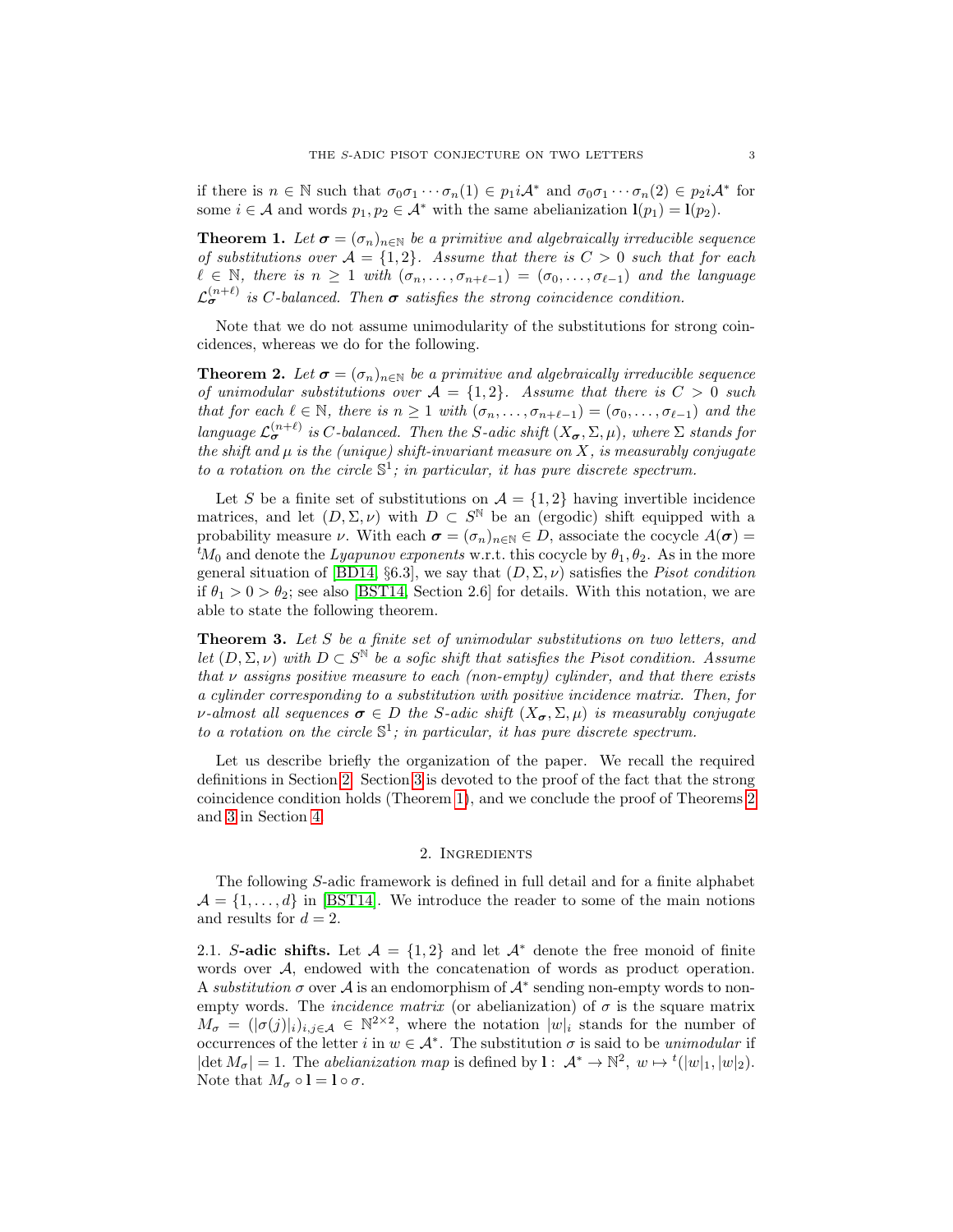Let  $\sigma = (\sigma_n)_{n \in \mathbb{N}}$  be a sequence of substitutions over the alphabet A. For ease of notation we set  $M_n = M_{\sigma_n}$  for  $n \in \mathbb{N}$ , and

$$
\sigma_{[k,\ell)} = \sigma_k \sigma_{k+1} \cdots \sigma_{\ell-1} \quad \text{and} \quad M_{[k,\ell)} = M_k M_{k+1} \cdots M_{\ell-1} \quad (0 \le k \le \ell).
$$

The sequence  $\sigma$  is said to be *primitive* if, for each  $k \in \mathbb{N}$ ,  $M_{[k,\ell)}$  is a positive matrix for some  $\ell > k$ . We say that  $\sigma$  is algebraically irreducible if, for each  $k \in \mathbb{N}$ , the characteristic polynomial of  $M_{[k,\ell)}$  is irreducible for all sufficiently large  $\ell$ .

Recall that  $w \in A^*$  is called a *factor* of a finite or infinite word v if it occurs at some position in v; it is a *prefix* if it occurs at the beginning of v. The *language* associated with the sequence  $(\sigma_{m+n})_{n\in\mathbb{N}}$  is

$$
\mathcal{L}_{\sigma}^{(m)} = \left\{ w \in \mathcal{A}^* : w \text{ is a factor of } \sigma_{[m,n)}(i) \text{ for some } i \in \mathcal{A}, n \in \mathbb{N} \right\} \qquad (m \in \mathbb{N}).
$$

We say that a pair of words  $u, v \in A^*$  with the same length is *C*-balanced if

$$
-C \le |u|_j - |v|_j \le C \quad \text{for all } j \in \mathcal{A}.
$$

A language  $\mathcal L$  is *C*-balanced if each pair of words  $u, v \in \mathcal L$  with the same length is C-balanced. It is said *balanced* if it is C-balanced for some  $C > 0$ .

The shift  $\Sigma$  maps an infinite word  $(\omega_n)_{n\in\mathbb{N}}$  to  $(\omega_{n+1})_{n\in\mathbb{N}}$ . A dynamical system  $(X, \Sigma)$  is a *shift space* if X is a closed shift-invariant set of infinite words over a finite alphabet, equipped with the product topology of the discrete topology.

Given a sequence  $\sigma$ , let  $S = {\sigma_n : n \in \mathbb{N}}$ . The *S*-adic shift or *S*-adic system with sequence  $\sigma$  is the shift space  $(X_{\sigma}, \Sigma)$ , where  $X_{\sigma}$  denotes the set of infinite words  $\omega$  such that each factor of  $\omega$  is an element of  $\mathcal{L}^{(0)}_{\sigma}$ . If  $\sigma$  is primitive, then  $X_{\sigma}$  is the closure of the *Σ*-orbit of any limit word  $\omega$  of  $\sigma$ , where  $\omega \in A^{\mathbb{N}}$  is a *limit* word of  $\sigma$  if there is a sequence of infinite words  $(\omega^{(n)})_{n\in\mathbb{N}}$  with  $\omega^{(0)} = \omega$  and  $\omega^{(n)} = \sigma_n(\omega^{(n+1)})$  for all  $n \in \mathbb{N}$ .

Recall that a shift space  $(X, \Sigma)$  is minimal if every non-empty closed shiftinvariant subset equals the whole set; it is called *uniquely ergodic* if there exists a unique shift-invariant probability measure on X. Let  $\mu$  be a shift-invariant measure defined on  $(X, \Sigma)$ . A measurable eigenfunction of the system  $(X, \Sigma, \mu)$  with associated eigenvalue  $\alpha \in \mathbb{R}$  is an  $L^2(X, \mu)$  function that satisfies  $f(\Sigma^n(\omega)) = e^{2\pi i \alpha n} f(\omega)$ for all  $n \in \mathbb{N}$  and  $\omega \in X$ . The system  $(X, \Sigma, \mu)$  has pure discrete spectrum if  $L^2(X,\mu)$  is spanned by the measurable eigenfunctions. Furthermore, every dynamical system with pure discrete spectrum is measurably conjugate to a Kronecker system, i.e., a rotation on a compact abelian group; see [\[Wal82\]](#page-10-11).

2.2. Generalized Perron-Frobenius eigenvectors. For a sequence of non-negative matrices  $(M_n)_{n \in \mathbb{N}}$ , there exists by [\[Fur60,](#page-10-12) pp. 91–95] a positive vector  $\mathbf{u} \in \mathbb{R}_+^2$ such that

$$
\bigcap_{n\in\mathbb{N}}M_{[0,n)}\,\mathbb{R}^2_+=\mathbb{R}_+\mathbf{u},
$$

provided there are indices  $k_1 < \ell_1 \leq k_2 < \ell_2 \leq \cdots$  and a positive matrix B such that  $B = M_{[k_1,\ell_1)} = M_{[k_2,\ell_2)} = \cdots$ . Thus, for primitive and recurrent sequences  $\sigma$ , this vector exists and we call it the *generalized right eigenvector of*  $\sigma$ . The following criterion for u to have rationally independent coordinates is [\[BST14,](#page-9-6) Lemma 4.2].

<span id="page-3-0"></span>**Lemma 2.1.** Let  $\sigma$  be an algebraically irreducible sequence of substitutions with generalized right eigenvector **u** and balanced language  $\mathcal{L}_{\sigma}$ . Then the coordinates of u are rationally independent.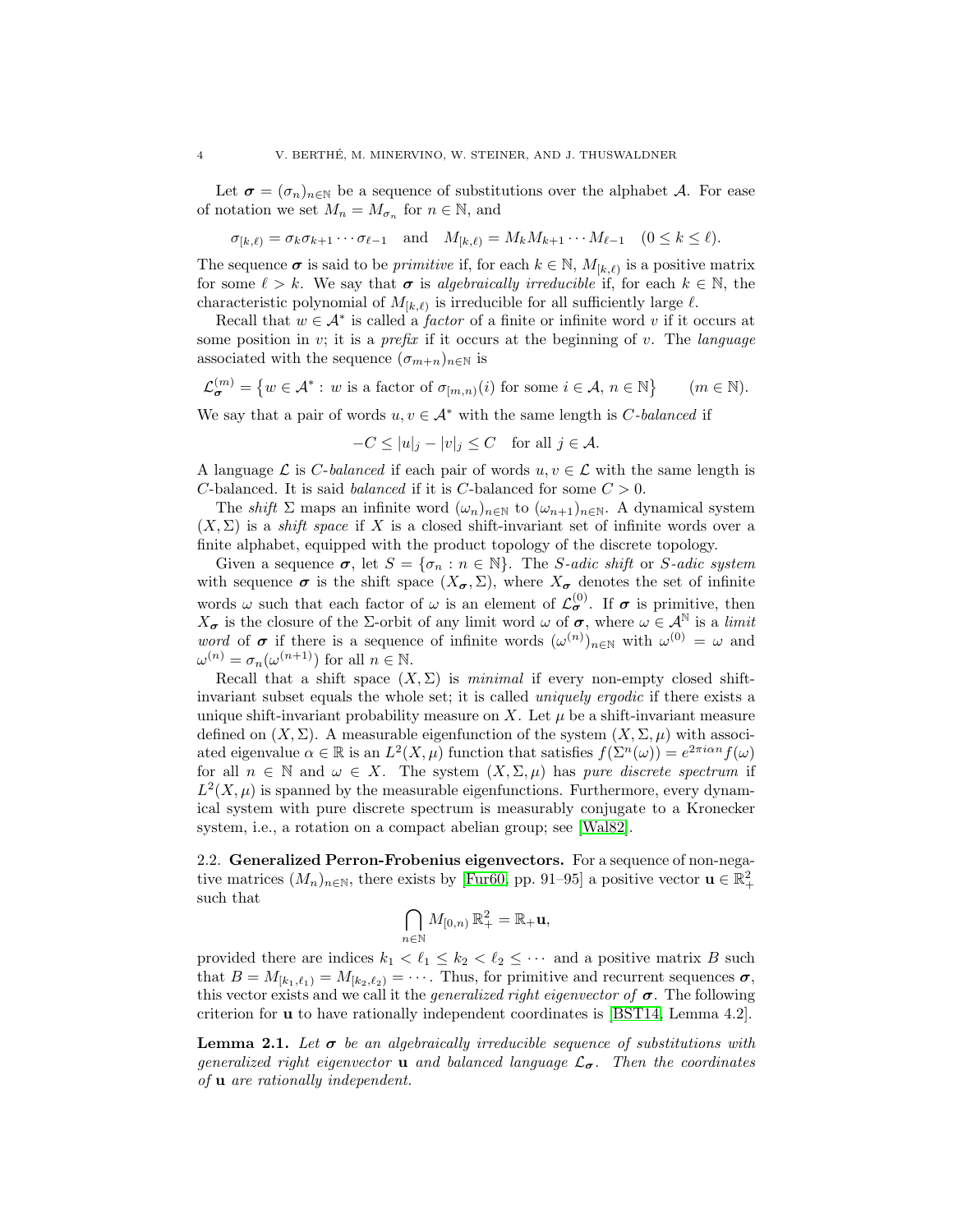Contrary to the cones  $M_{[0,n)} \mathbb{R}^2_+$ , there is no reason for the cones  ${}^t(M_{[0,n)}) \mathbb{R}^2_+$  to be nested. Therefore, the intersection of these cones does not define a generalized left eigenvector of  $\sigma$ . However, for a suitable choice of **v**, we have a subsequence  $(n_k)_{k\in\mathbb{N}}$  such that the directions of  $\mathbf{v}^{(n_k)} := {}^t(M_{[0,n_k)})\mathbf{v}$  tend to that of  $\mathbf{v}$ ; in this case, v is called a recurrent left eigenvector.

Under the assumptions of primitivity and recurrence of  $\sigma$ , given a strictly increasing sequence of non-negative integers  $(n_k)$ , one can show that there is a recurrent left eigenvector  $\mathbf{v} \in \mathbb{R}^2_{\geq 0} \setminus \{\mathbf{0}\}\$  such that

(2.1) 
$$
\lim_{k \in K, k \to \infty} \frac{\mathbf{v}^{(n_k)}}{\|\mathbf{v}^{(n_k)}\|} = \lim_{k \in K, k \to \infty} \frac{t(M_{[0,n_k)})\mathbf{v}}{\|t(M_{[0,n_k)})\mathbf{v}\|} = \mathbf{v}
$$

for some infinite set  $K \subset \mathbb{N}$ ; see [\[BST14,](#page-9-6) Lemma 5.7]. Here and in the following,  $\|\cdot\|$  denotes the maximum norm  $\|\cdot\|_{\infty}$ . Note that the hypotheses of Lemma [2.1](#page-3-0) do not guarantee that the coordinates of  $\bf{v}$  are rationally independent.

We will work in the sequel with sequences  $\sigma$  satisfying a list of conditions gathered in the following Property PRICE (which stands for Primitivity, Recurrence, algebraic Irreducibility, C-balancedness, and recurrent left Eigenvector). By [\[BST14,](#page-9-6) Lemma 5.9], this property is a consequence of the assumptions of Theorem [1.](#page-2-1)

<span id="page-4-0"></span>**Definition 2.2** (Property PRICE). We say that a sequence  $\sigma = (\sigma_n)$  has Property PRICE w.r.t. the strictly increasing sequences  $(n_k)_{k\in\mathbb{N}}$  and  $(\ell_k)_{k\in\mathbb{N}}$  and the vector  $\mathbf{v} \in \mathbb{R}_{\geq 0}^2 \setminus \{\mathbf{0}\}\$ if the following conditions hold.

- (P) There exists  $h \in \mathbb{N}$  and a positive matrix B such that  $M_{[\ell_k-h,\ell_k)} = B$  for all  $k \in \mathbb{N}$ .
- (R) We have  $(\sigma_{n_k}, \sigma_{n_k+1}, \ldots, \sigma_{n_k+\ell_k-1}) = (\sigma_0, \sigma_1, \ldots, \sigma_{\ell_k-1})$  for all  $k \in \mathbb{N}$ .
- (I) The directive sequence  $\pmb{\sigma}$  is algebraically irreducible.
- (C) There is  $C > 0$  such that  $\mathcal{L}_{\sigma}^{(n_k+\ell_k)}$  is C-balanced for all  $k \in \mathbb{N}$ .
- (E) We have  $\lim_{k\to\infty} \mathbf{v}^{(n_k)}/\|\mathbf{v}^{(n_k)}\| = \mathbf{v}.$

We also simply say that  $\sigma$  satisfies Property PRICE if the five conditions hold for some not explicitly specified strictly increasing sequences  $(n_k)_{k\in\mathbb{N}}$  and  $(\ell_k)_{k\in\mathbb{N}}$  and some  $\mathbf{v} \in \mathbb{R}_{\geq 0}^2 \setminus \{\mathbf{0}\}.$ 

2.3. Rauzy fractals. For a vector  $\mathbf{w} \in \mathbb{R}^2 \setminus \{\mathbf{0}\}\text{, let }$ 

$$
\mathbf{w}^{\perp} = \{ \mathbf{x} \in \mathbb{R}^2 : \ \langle \mathbf{x}, \mathbf{w} \rangle = 0 \}
$$

be the line orthogonal to w containing the origin, equipped with the Lebesgue measure  $\lambda$ . In particular, for  $\mathbf{1} = {}^{t}(1,1), \mathbf{1}^{\perp}$  is the line of vectors whose entries sum up to 0. Let  $\pi_{\mathbf{u},\mathbf{w}}$  be the projection along the direction **u** onto  $\mathbf{w}^{\perp}$ .

Given a primitive sequence of substitutions  $\sigma$ , the Rauzy fractal associated with  $\sigma$  over A is:

 $\mathcal{R} = \overline{\{\pi_{\mathbf{u},\mathbf{1}}\}(p) : p \in \mathcal{A}^*,\ p \text{ is a prefix of a limit word of }\sigma\}}.$ 

The Rauzy fractal has natural refinements defined by

 $\mathcal{R}(w) = \overline{\{\pi_{\mathbf{u},\mathbf{1}}\mathbf{l}(p) : p \in \mathcal{A}^*,\; pw \text{ is a prefix of a limit word of } \sigma\}} \quad (w \in \mathcal{A}^*).$ 

If  $w \in A$ , then  $\mathcal{R}(w)$  is called a *subtile*. The set  $\mathcal R$  is bounded if and only if  $\mathcal L_{\sigma}$  is balanced. If  $\mathcal{L}_{\sigma}$  is C-balanced, then  $\mathcal{R} \subset [-C, C]^2 \cap \mathbf{1}^{\perp}$ ; see [\[BST14,](#page-9-6) Lemma 4.1]. Note that  $R$  is not necessarily an interval (however, it is an interval if the language  $\mathcal{L}_{\sigma}$  is Sturmian [\[Fog02\]](#page-10-9).)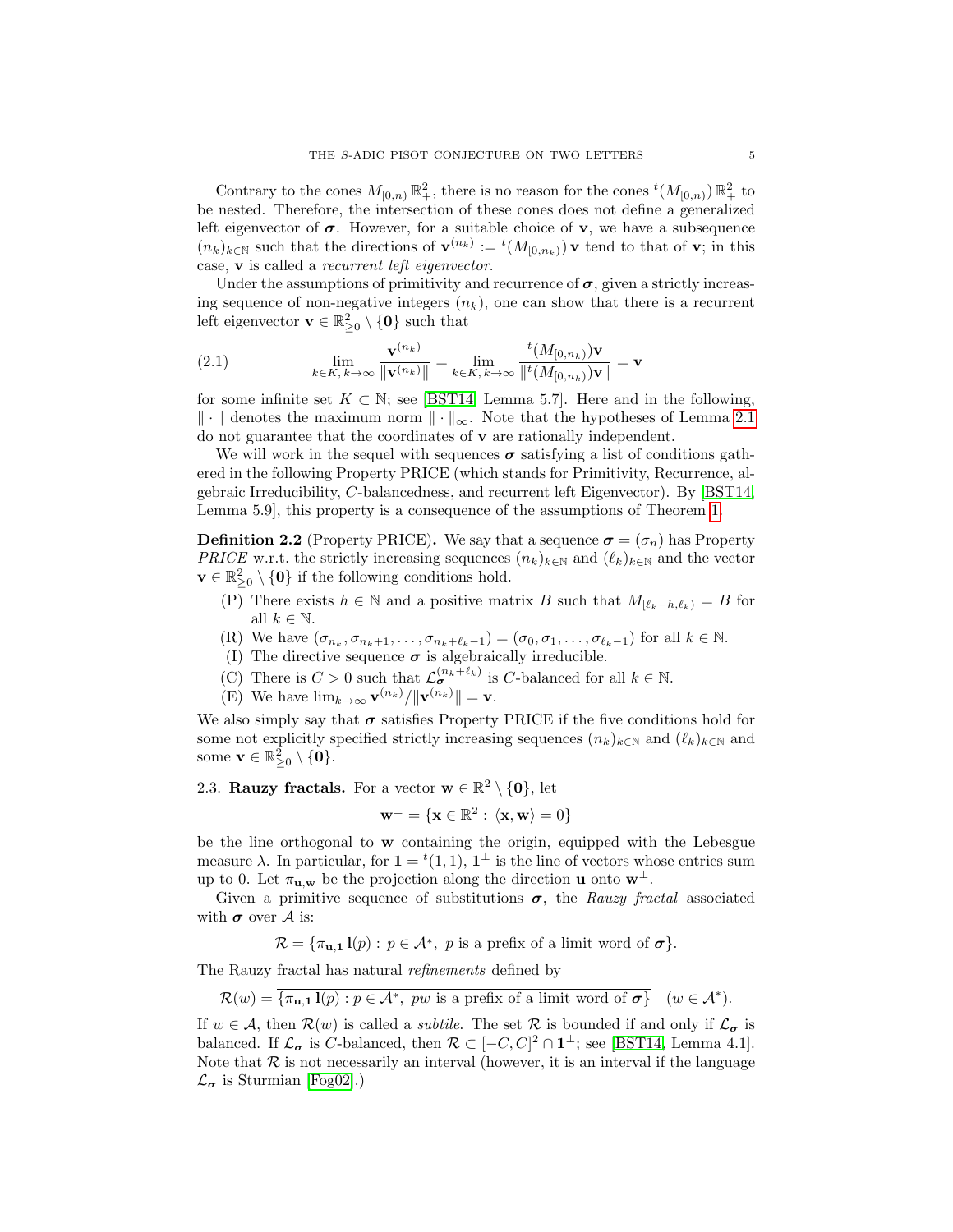<span id="page-5-1"></span>2.4. Dynamical properties of S-adic shifts. For  $\sigma$  primitive, algebraically irreducible, and recurrent sequence of substitutions with balanced language  $\mathcal{L}_{\sigma}$ , the representation map

$$
\varphi: X_{\sigma} \to \mathcal{R}, \quad u_0 u_1 \cdots \mapsto \bigcap_{n \in \mathbb{N}} \mathcal{R}(u_0 u_1 \cdots u_n)
$$

is well-defined, continuous and surjective; for more details, see [\[BST14,](#page-9-6) Lemma 8.3].

Suppose that the strong coincidence condition holds. Then the *exchange of* pieces

$$
E: \mathcal{R} \to \mathcal{R}, \quad \mathbf{x} \mapsto \mathbf{x} + \pi_{\mathbf{u}, \mathbf{1}} \mathbf{e}_i \quad \text{ if } \mathbf{x} \in \mathcal{R}(i),
$$

is well-defined  $\lambda$ -almost everywhere on  $\mathcal{R}$ .

The following results appear in [\[BST14,](#page-9-6) Theorem 1]. The assumptions on the directive sequence  $\sigma$  are the ones of Theorem [2.](#page-2-2)

<span id="page-5-3"></span>**Proposition 2.3.** Let  $\sigma = (\sigma_n)_{n \in \mathbb{N}}$  be a primitive and algebraically irreducible sequence of unimodular substitutions over  $A = \{1, 2\}$ . Assume that there is  $C > 0$ such that for each  $\ell \in \mathbb{N}$ , there is  $n \geq 1$  with  $(\sigma_n, \ldots, \sigma_{n+\ell-1}) = (\sigma_0, \ldots, \sigma_{\ell-1})$  and the language  $\mathcal{L}_{\sigma}^{(n+\ell)}$  is C-balanced. Then the following results are true.

- <span id="page-5-5"></span>(1) The S-adic shift  $(X_{\sigma}, \Sigma)$  is minimal and uniquely ergodic. Let  $\mu$  stand for its unique invariant measure.
- (2) Each subtile  $\mathcal{R}(i)$ ,  $i \in \mathcal{A}$ , of the Rauzy fractal  $\mathcal{R}$  is a compact set that is the closure of its interior; its boundary has zero Lebesque measure  $\lambda$ .
- <span id="page-5-4"></span>(3) If  $\sigma$  satisfies the strong coincidence condition, then the subtiles  $\mathcal{R}(i)$ ,  $i \in$ A, are mutually disjoint in measure, and the S-adic shift  $(X_{\sigma}, \Sigma, \mu)$  is measurably conjugate to the exchange of pieces  $(\mathcal{R}, E, \lambda)$  via  $\varphi$ .

We will consider in the sequel the one-dimensional lattice  $\Lambda := \mathbf{1}^{\perp} \cap \mathbb{Z}^2 = \mathbb{Z}(\mathbf{e}_2 - \mathbf{e}_1)$  $\mathbf{e}_1$ ). Let  $\pi: \mathbf{1}^{\perp} \to \mathbf{1}^{\perp}/\Lambda$  be the canonical projection. Since  $\pi_{\mathbf{u},\mathbf{1}} \mathbf{e}_2 \equiv \pi_{\mathbf{u},\mathbf{1}} \mathbf{e}_1 \bmod \Lambda$ holds, the canonical projection of E onto  $\mathbf{1}^{\perp}/\Lambda \cong \mathbb{S}^1$  is equal to the translation  $x \mapsto x + \pi_{u,1} e_1$ . Then we have the following commutative diagram:

(2.2) 
$$
X_{\sigma} \xrightarrow{\varphi} \mathcal{R} \xrightarrow{\pi} \mathbf{1}^{\perp}/\Lambda
$$

$$
\Sigma \downarrow \qquad E \downarrow \qquad + \pi_{\mathbf{u},\mathbf{1}} \mathbf{e}_1 \downarrow
$$

$$
X_{\sigma} \xrightarrow{\varphi} \mathcal{R} \xrightarrow{\pi} \mathbf{1}^{\perp}/\Lambda
$$

#### <span id="page-5-2"></span>3. Strong coincidence

<span id="page-5-0"></span>We recall the formalism of *geometric substitution* introduced in [\[AI01\]](#page-9-7). For  $[\mathbf{x}, i] \in \mathbb{Z}^2 \times \mathcal{A}$ , let

 $E_1(\sigma)[\mathbf{x}, i] = \{ [M_\sigma \mathbf{x} + \mathbf{l}(p), j] : j \in \mathcal{A}, p \in \mathcal{A}^* \text{ and } pj \text{ is a prefix of } \sigma(i) \}.$ 

Then strong coincidence holds (on two letters) if and only if there exists  $n \in \mathbb{N}$  such that  $E_1(\sigma_{[0,n)})[0,1] \cap E_1(\sigma_{[0,n)})[0,2] \neq \emptyset$ .

We identify each  $[\mathbf{x}, i] \in \mathbb{Z}^2 \times \mathcal{A}$  with the segment  $\mathbf{x} + [0, 1) \mathbf{e}_i$ . Define the *height* (with respect to **u** and **v**) of a point  $\mathbf{x} = t\mathbf{u} + \pi_{\mathbf{u},\mathbf{v}} \mathbf{x} \in \mathbb{R}^2$  by  $H(\mathbf{x}) := t \in \mathbb{R}$ .

According to the terminology introduced in [\[BD02\]](#page-9-0), a configuration (of segments) K of size m with respect to a vector w is a collection of m distinct segments  $[x, i] \in \mathbb{Z}^2 \times A$  such that some translate of  $\mathbf{w}^{\perp}$  intersects the interior of each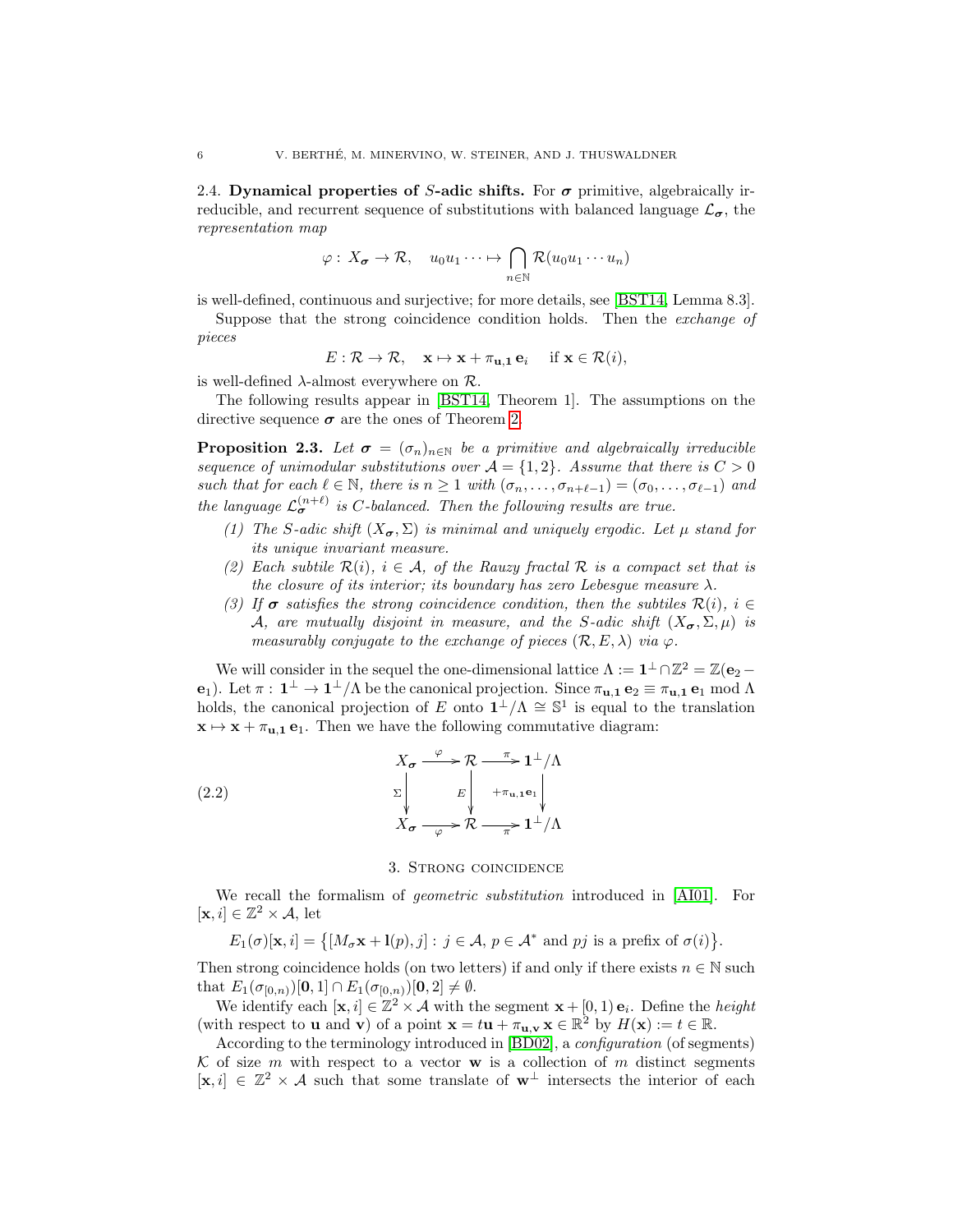element of  $\mathcal K$  (the corresponding points thus have the same height with respect to **u** and **w**). The *n*-th iterate is

$$
\mathcal{K}^{(n)} = \big\{ E_1(\sigma_{[0,n)})[\mathbf{x}, i] : [\mathbf{x}, i] \in \mathcal{K} \big\}.
$$

Note that he  $n$ -th iterate of a configuration is not a configuration of segments but a union of "broken lines".

Observe that, by [\[BST14,](#page-9-6) Proposition 4.3 and Lemma 4.1] for a primitive, algebraically irreducible, and recurrent sequence of substitutions  $\sigma$  with C-balanced language  $\mathcal{L}_{\sigma}$ , we have  $\lim_{n\to\infty} \pi_{\mathbf{u},\mathbf{1}} M_{[0,n)}\mathbf{x} = \mathbf{0}$  for each  $\mathbf{x} \in \mathbb{R}^2$  and  $\|\pi_{\mathbf{u},\mathbf{1}}\mathbf{1}(p)\| \leq C$ for all prefixes p of limit words of  $\sigma$ . Thus, for each sufficiently large n, the vertices of  $\mathcal{K}^{(n)}$  are in

$$
T_{\mathbf{u},C} := \{ \mathbf{x} \in \mathbb{Z}^2 : \|\pi_{\mathbf{u},\mathbf{1}} \mathbf{x}\| < C + 1 \},
$$

and we may consider only  $\mathcal{K} \subset T_{\mathbf{u},C}$ . (This corresponds to [\[BD02,](#page-9-0) Lemma 2] which is stated in the substitutive case.) In particular,  $\{[\mathbf{0}, 1], [\mathbf{0}, 2]\}$  is a configuration as soon as w has positive entries. Obviously, thus configuration it is contained in  $T_{\mathbf{u},C}$ .

We say that K has an *n-coincidence* if there exist  $[\mathbf{x}, i], [\mathbf{y}, j] \in \mathcal{K}$  such that  $E_1(\sigma_{[0,n)})[\mathbf{x}, i] \cap E_1(\sigma_{[0,n)})[\mathbf{y}, j] \neq \emptyset$ . Given a set  $J \subseteq \mathbb{N}$ , we say that a configuration K is *J-coincident* if K has an *n*-coincidence for some  $n \in J$ . Observe that n-coincidence does not necessarily imply m-coincidence for  $m > n$ . However, translating all vertices of a configuration by a fixed vector does not change the property of being J-coincident.

We first prove the following proposition, generalizing the proof of [\[BD02,](#page-9-0) Theorem 1].

<span id="page-6-1"></span>**Proposition 3.1.** Assume that the sequence of substitutions  $\sigma = (\sigma_n)_{n \in \mathbb{N}}$  over the alphabet  $\mathcal{A} = \{1, 2\}$  has Property PRICE w.r.t. the sequences  $(n_k)_{k \in \mathbb{N}}$  and  $(\ell_k)_{k \in \mathbb{N}}$ and the vector v, and that

<span id="page-6-0"></span>(3.1) 
$$
\mathbf{v}^{\perp} \cap \mathbb{Z}^2 \cap (T_{\mathbf{u},C} - T_{\mathbf{u},C}) = \{\mathbf{0}\},
$$

with C such that  $\mathcal{L}_{\sigma}$  is C-balanced. Then  $\sigma$  satisfies the strong coincidence condition.

Note that  $(3.1)$  holds in particular when **v** has rationally independent coordinates.

*Proof.* Let  $(n_k)_{k\in\mathbb{N}}, (\ell_k)_{k\in\mathbb{N}}$  be the sequences of property PRICE. Consider the sets

$$
J_h = \{n_{k_0} + n_{k_1} + \dots + n_{k_s} : s \ge 0, n_{k_j} + \ell_{k_j} \le \ell_{k_{j+1}} \ \forall \ 0 \le j < s, k_0 \ge h\}.
$$

Note that  $k_j < k_{j+1}$ , for  $0 \leq j < s$ , since  $n_{k_j} + \ell_{k_j} \leq \ell_{k_{j+1}}$  implies in particular that  $\ell_{k_j} < \ell_{k_{j+1}}$ . Given such a sum in  $J_h$ , repeatedly applying [\(R\)](#page-4-0) we get

(3.2) 
$$
\sigma_{[0,n_{k_0}+n_{k_1}+\cdots+n_{k_s})}=\sigma_{[0,n_{k_s})}\cdots \sigma_{[0,n_{k_1})}\sigma_{[0,n_{k_0})}.
$$

We only consider in this proof configurations with respect to **v**. Let  $\mathcal{D}_h$  be the set of not  $J_h$ -coincident configurations that are contained in  $T_{\mathbf{u},C}$ , and  $\mathcal{D} = \bigcup_{h \in \mathbb{N}} \mathcal{D}_h$ . Since  $J_0 \supset J_1 \supset \cdots$ , we have  $\mathcal{D}_0 \subseteq \mathcal{D}_1 \subseteq \cdots$ . As  $\mathbf{u} \in \mathbb{R}^2_+$  and  $\mathbf{v} \in \mathbb{R}^2_{\geq 0} \setminus \{ \mathbf{0} \}$  are not orthogonal (by Lemma [2.1\)](#page-3-0),  $D$  contains only finitely many configurations up to translation. Moreover, with each configuration  $\mathcal{K} \in \mathcal{D}_h$ , all translates of  $\mathcal K$  that are in  $T_{\mathbf{u},C}$  are also contained in  $\mathcal{D}_h$ , by the translation-invariance of  $J_h$ -coincidence. Therefore, we have  $\mathcal{D}_h = \mathcal{D}$  for all sufficiently large h.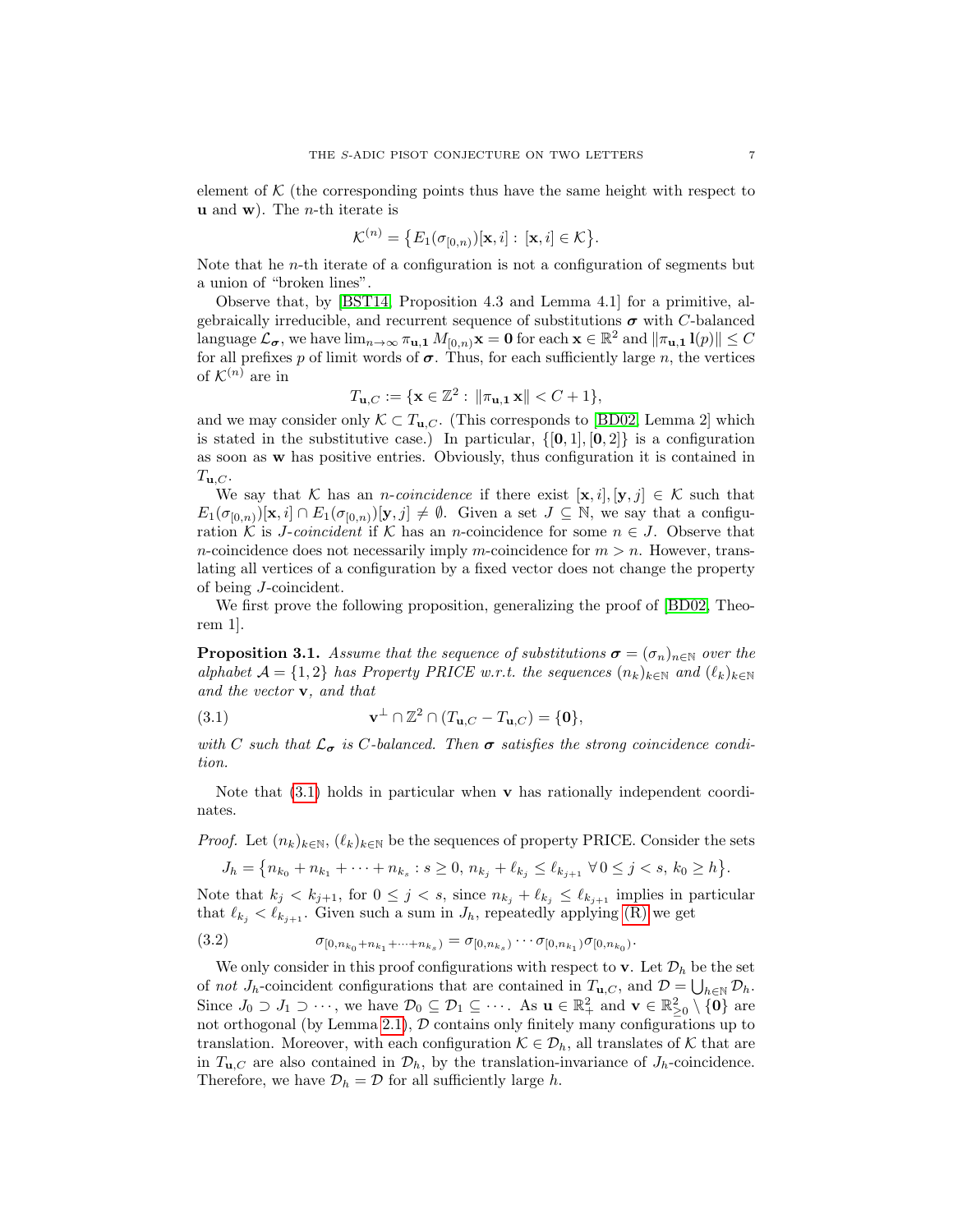Let  $K$  be a configuration in  $D$  of maximal size. There exists an interval I of positive length such that, for every  $t \in I$ ,  $\mathbf{v}^{\perp} + t\mathbf{u}$  intersects each of the segments of  $K$  in its interior. Indeed, [\(3.1\)](#page-6-0) implies that **v** has positive coordinates. By property [\(E\),](#page-4-0) the same holds for  $(\mathbf{v}^{(n_k)})^{\perp} + t\mathbf{u}$ , provided that k is sufficiently large.

Consider now  $\mathcal{K}^{(n_k)}$ , with k large enough such that all the following hold:  $\mathcal{D}_k =$ D, all segments of K intersect  $(\mathbf{v}^{(n_k)})^{\perp} + t\mathbf{u}$  for all  $t \in I$ , and all vertices of  $\mathcal{K}^{(n_k)}$ are in  $T_{\mathbf{u},C}$ . Let  $\{\mathbf{p}_1,\mathbf{p}_2,\ldots,\mathbf{p}_{r_k}\}\$  be the set of vertices of  $\mathcal{K}^{(n_k)}$  that are contained in  $M_{[0,n_k)}((\mathbf{v}^{(n_k)})^{\perp}+I\mathbf{u})=\mathbf{v}^{\perp}+I\,M_{[0,n_k)}\mathbf{u}$ . By [\(3.1\)](#page-6-0), no two points in  $\mathbb{Z}^2\cap T_{\mathbf{u},C}$ have the same height. Therefore, we can assume w.l.o.g. that  $H(\mathbf{p}_1) < H(\mathbf{p}_2)$  $\cdots < H(\mathbf{p}_{r_k}).$ 

For all  $1 \leq j \leq r_k$ , the configuration

$$
\mathcal{K}_j^{(n_k)} := \{[\mathbf{x}, i] \in \mathcal{K}^{(n_k)} : (\mathbf{x} + [0, 1) \mathbf{e}_i) \cap (\mathbf{v}^\perp + H(\mathbf{p}_j) \mathbf{u}) \neq \emptyset\}
$$

has the same size as K because K is not  $J_k$ -coincident and, for each  $[\mathbf{x}', i'] \in \mathcal{K}$ , the collection of segments in  $E_1(\sigma_{[0,n_k)})[{\bf x}', i']$  forms a broken line from  $M_{[0,n_k)}{\bf x}'$ to  $M_{[0,n_k)}(\mathbf{x}' + \mathbf{e}_{i'})$  that intersects, for each  $t \in I$ , the line  $\mathbf{v}^{\perp} + t\mathbf{u}$  exactly once. (Observe that the stripe  $\mathbf{v}^{\perp} + I M_{[0,n_k)} \mathbf{u}$  has two complementary components, each of which contains one of the endpoints  $M_{[0,n_k)}\mathbf{x}'$  and  $M_{[0,n_k)}(\mathbf{x}' + \mathbf{e}_{i'})$  because  $\mathbf{x}'$ and  $\mathbf{x}' + \mathbf{e}_{i'}$  lie in different complementary components of the stripe  $(\mathbf{v}^{(n_k)})^{\perp} + I\mathbf{u}$ .

Moreover, we have  $\mathcal{K}_j^{(n_k)} \in \mathcal{D}$ . Indeed, take  $h \geq k$  such that  $\ell_h \geq n_k + \ell_k$ . If  $\mathcal{K}_j^{(n_k)}$ were not in  $\mathcal{D} = \mathcal{D}_h$ , then  $\mathcal{K}_j^{(n_k)}$  would have an *m*-coincidence for some  $m \in J_h$ . Write  $m = n_{k_0} + n_{k_1} + \cdots + n_{k_s}$ . One has  $m + n_k \in J_k$ , since  $n_k + \ell_k \leq \ell_k \leq \ell_{k_0}$ . But then K would have an  $(m + n_k)$ -coincidence because

$$
E_1(\sigma_{[0,m)})\mathcal{K}^{(n_k)} = E_1(\sigma_{[0,m)})E_1(\sigma_{[0,n_k)})\mathcal{K} = E_1(\sigma_{[0,m+n_k)})\mathcal{K},
$$

contradicting that  $\mathcal{K} \in \mathcal{D} = \mathcal{D}_k$ .

For all  $2 \leq j \leq r_k$ , the configurations  $\mathcal{K}_{j-1}^{(n_k)}$  and  $\mathcal{K}_{j}^{(n_k)}$  differ only by segments ending and beginning at  $\mathbf{p}_j$ , and the number of segments in  $\mathcal{K}^{(n_k)}$  ending and beginning at  $\mathbf{p}_j$  is thus the same. Let K' be equal to  $\mathcal{K}_{j-1}^{(n_k)}$ , with the segments ending at  $\mathbf{p}_j$  removed. We have the following possibilities.

- <span id="page-7-0"></span>(1) Two segments of  $\mathcal{K}_{j-1}^{(n_k)}$  end at  $\mathbf{p}_j$ . Then  $\mathcal{K}_j^{(n_k)} = \mathcal{K}' \cup \{[\mathbf{p}_j, 1], [\mathbf{p}_j, 2]\}.$
- <span id="page-7-1"></span>(2) One segment of  $\mathcal{K}_{j-1}^{(n_k)}$  ends at  $\mathbf{p}_j$ , and either  $\mathcal{K}' \cup \{[\mathbf{p}_j, 1]\}$  or  $\mathcal{K}' \cup \{[\mathbf{p}_j, 2]\}$ is in D. Then  $\mathcal{K}_j^{(n_k)} = \mathcal{K}' \cup \{[\mathbf{p}_j, i]\}\$  with i such that  $\mathcal{K}' \cup \{[\mathbf{p}_j, i]\} \in \mathcal{D}$ .
- (3) One segment of  $\mathcal{K}_{j-1}^{(n_k)}$  ends at  $\mathbf{p}_j$ , and both  $\mathcal{K}' \cup \{[\mathbf{p}_j,1]\}, \mathcal{K}' \cup \{[\mathbf{p}_j,2]\}$  are in D. Since the size of K is maximal in D, we have  $\mathcal{K}' \cup \{[\mathbf{p}_j, 1], [\mathbf{p}_j, 2]\} \notin \mathcal{D}$ , hence  $E_1(\sigma_{[0,n)})[\mathbf{p}_j,1] \cap E_1(\sigma_{[0,n)})[\mathbf{p}_j,2] \neq \emptyset$  for some  $n \in \mathbb{N}$ . Then also  $E_1(\sigma_{[0,n)})[0,1] \cap E_1(\sigma_{[0,n)})[0,2] \neq \emptyset$ , thus the strong coincidence condition holds.

Assume now that the strong coincidence condition does not hold. Hence we are always either in case [\(1\)](#page-7-0) or case [\(2\)](#page-7-1). Then  $D$  and the relative positions of the segments within  $\mathcal{K}_{j-1}^{(n_k)}$  entirely determine  $\mathcal{K}_j^{(n_k)}$ . (Note that  $\mathbf{p}_j$  is the endpoint of the segments in  $\mathcal{K}_{j-1}^{(n_k)}$ , disregarding  $\mathbf{p}_{j-1}$ , with minimal height.)

Recall that  $D$  contains up to translation only finitely many configurations, and denote the number of such configurations by c. Then we have  $\mathcal{K}_{a+b}^{(n_k)} = \mathcal{K}_{a}^{(n_k)} + \mathbf{t}_k$ for some  $1 \le a, b \le c$ , and some translation vector  $\mathbf{t}_k = \mathbf{p}_{b+a} - \mathbf{p}_a \in \mathbb{Z}^2$  (provided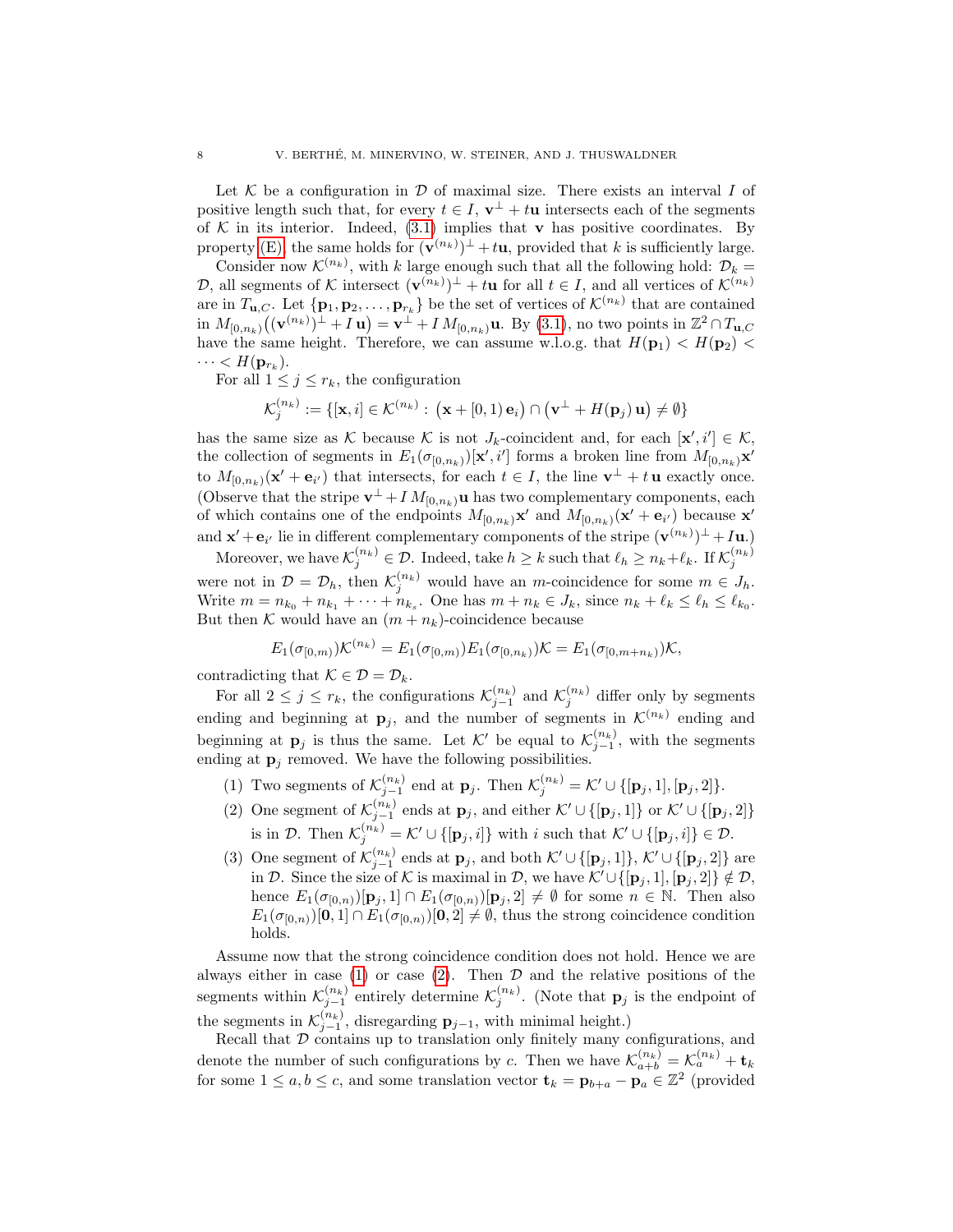that  $r_k \geq 2c$ ). Consequently, we have  $\mathcal{K}_{j+b}^{(n_k)} = \mathcal{K}_j^{(n_k)} + \mathbf{t}_k$  for all  $a \leq j \leq r_k - b$ , and thus  $\mathcal{K}_{a+\ell b}^{(n_k)} = \mathcal{K}_a^{(n_k)} + \ell \mathbf{t}_k$ , for all  $\ell$  such that  $a + \ell b \leq r_k$ .

Let now  $k \to \infty$ . Then the stripe  $\mathbf{v}^{\perp} + I M_{[0,n_k)}\mathbf{u}$  becomes wider and wider as k grows, hence  $r_k \to \infty$ . Since there are only finitely many possibilities for  $\mathbf{t}_k$ , there exists thus a  $t \in \mathbb{Z}^2$  such that arbitrarily large multiples of t are translation vectors of configurations in  $\mathcal D$ . Since all configurations in  $\mathcal D$  are in  $T_{\mathbf u,C}$ , the vector **t** must be a scalar multiple of u, in contradiction with Lemma [2.1.](#page-3-0) This proves that the strong coincidence condition holds.

To prove Theorem [1,](#page-2-1) we show that the conditions of Proposition [3.1](#page-6-1) are fulfilled for some shifted sequence  $(\sigma_{n+h})_{n\in\mathbb{N}}$ .

*Proof of Theorem [1.](#page-2-1)* Let  $\sigma$  satisfy the assumptions of Theorem 1. By [\[BST14,](#page-9-6) Lemma 5.9, property PRICE holds for some sequences  $(n_k)$ ,  $(\ell_k)$ , a vector  $\mathbf{v} \in \mathbb{R}^2_{\geq 0}$ and a balancedness constant  $C$ . If **v** has rationally independent coordinates, then we can apply Proposition [3.1](#page-6-1) directly. To cover the contrary case, assume in the following that v is a multiple of a rational vector.

Consider  $\mathbf{x} \in \mathbb{Z}^2 \setminus \{\mathbf{0}\}\$ . We have

 $\mathcal{L}$ 

$$
\langle \mathbf{x}, \mathbf{v}^{(h)} \rangle = \langle \mathbf{x}, {}^{t} (M_{[0,h)}) \mathbf{v} \rangle = \langle M_{[0,h)} \mathbf{x}, \mathbf{v} \rangle = \langle H(M_{[0,h)} \mathbf{x}) \mathbf{u} + \pi_{\mathbf{u}, \mathbf{v}} M_{[0,h)} \mathbf{x}, \mathbf{v} \rangle
$$
  
=  $H(M_{[0,h)} \mathbf{x}) \langle \mathbf{u}, \mathbf{v} \rangle$ .

As u has rationally independent coordinates by Lemma [2.1](#page-3-0) and v is a multiple of a rational vector, we have  $\langle \mathbf{u}, \mathbf{v} \rangle \neq 0$ . We have  $\lim_{h\to\infty} \pi_{\mathbf{u},\mathbf{v}} M_{[0,h)}\mathbf{x} = \mathbf{0}$  by [\[BST14,](#page-9-6) Proposition 4.3] and  $M_{[0,h)}\mathbf{x} \in \mathbb{Z}^2 \setminus \{\mathbf{0}\}\$  since  $\sigma$  is algebraically irreducible, thus  $H(M_{[0,h)}\mathbf{x}) \neq 0$  for all sufficiently large h. We conclude that, for each  $\mathbf{x} \in \mathbb{Z}^2 \setminus \{\mathbf{0}\},\$ there is  $h_0(\mathbf{x})$  such that

<span id="page-8-1"></span>(3.3) 
$$
\mathbf{x} \notin (\mathbf{v}^{(h)})^{\perp} \text{ for all } h \ge h_0(\mathbf{x}).
$$

As  $\mathbf{u} \in \mathbb{R}_+^2$ , the set  $\bigcup_{h \in \mathbb{N}} (\mathbf{v}^{(h)})^{\perp} \cap (T_{\mathbf{u},C} - T_{\mathbf{u},C})$  is bounded and, hence, its intersection with  $\mathbb{Z}^2$  is finite. Thus [\(3.3\)](#page-8-1) implies that  $(\mathbf{v}^{(h)})^\perp \cap (T_{\mathbf{u},C} - T_{\mathbf{u},C}) \cap \mathbb{Z}^2 = \{\mathbf{0}\}\$ for all sufficiently large h.

Choose now  $h = n_k + \ell_k$  sufficiently large. Then the language  $\mathcal{L}_{\sigma}^{(h)}$  is C-balanced by Property [\(C\).](#page-4-0) By [\[BST14,](#page-9-6) Lemma 5.10], there exists  $k_0$  such that the shifted sequence  $(\sigma_{n+h})_{n\in\mathbb{N}}$  has property PRICE w.r.t.  $(n_{k+k_0})$  and  $(\ell_{k+k_0} - h)$  and the vector  $\mathbf{v}^{(h)}$ . Thus  $(\sigma_{n+h})_{n\in\mathbb{N}}$  satisfies the strong coincidence condition by Propo-sition [3.1,](#page-6-1) i.e., there exists n such that  $E_1(\sigma_{[h,n+h)})[0,1] \cap E_1(\sigma_{[h,n+h)})[0,2] \neq \emptyset$ . This implies that  $E_1(\sigma_{[0,n+h)})[0,1] \cap E_1(\sigma_{[0,n+h)})[0,2] \neq \emptyset$ , which concludes the proof of the theorem.

#### 4. Proof of the S-adic Pisot conjecture

<span id="page-8-0"></span>In this section we will deduce Theorem [2](#page-2-2) from Theorem [1](#page-2-1) and the following lemma, which is a generalization of a result of [\[Hos92\]](#page-10-0); see also [\[Que10,](#page-10-13) Section 6.3.3]. Recall Section [2.4,](#page-5-1) in particular the diagram [\(2.2\)](#page-5-2). Theorem [3](#page-2-3) follows immediately from Theorem [2.](#page-2-2)

<span id="page-8-2"></span>**Lemma 4.1.** Let  $\sigma$  be as in Theorem [2.](#page-2-2) Then the map  $\overline{\varphi} = \pi \circ \varphi$  is one-to-one  $\mu$ -almost everywhere on  $X_{\sigma}$ .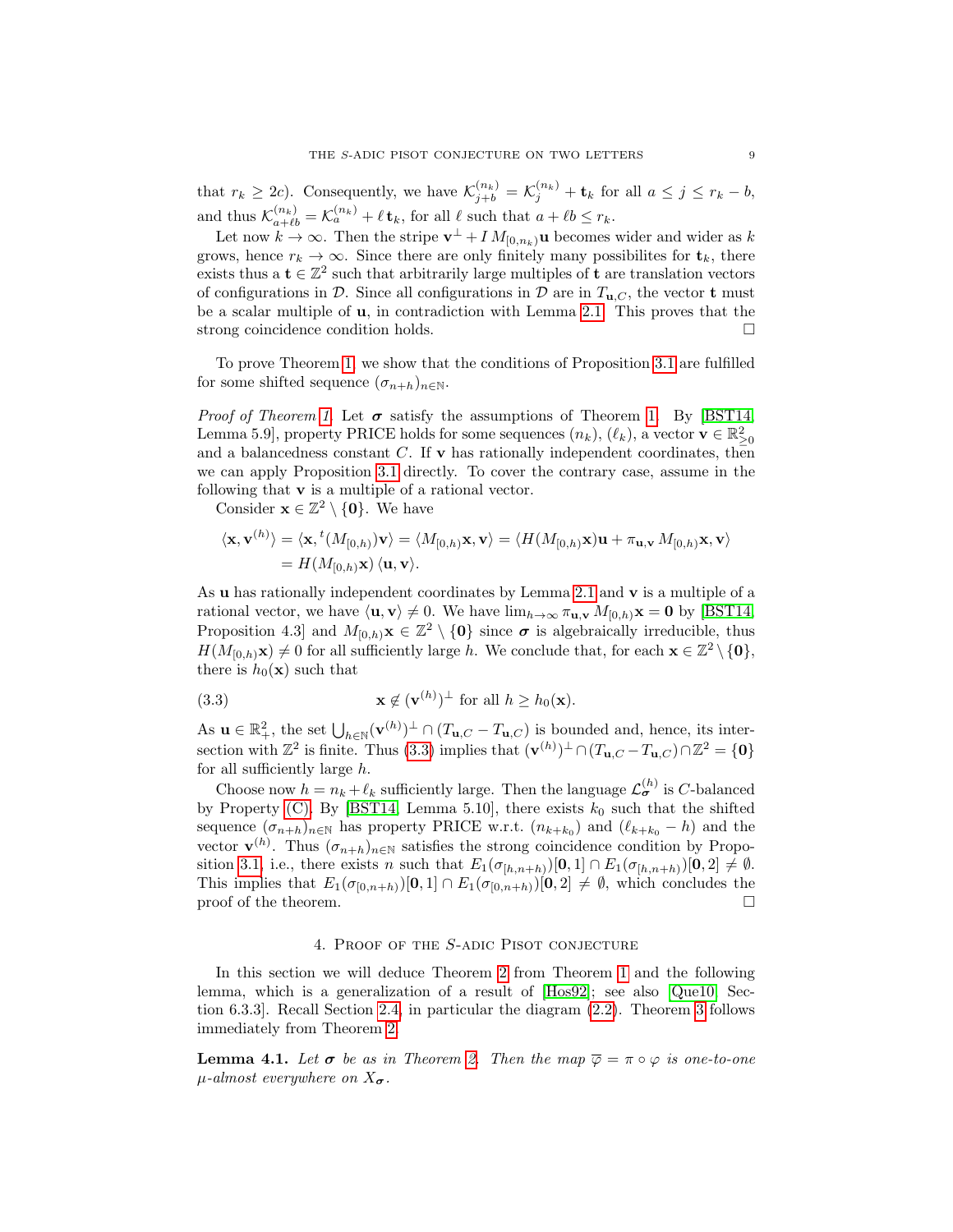*Proof.* Note first that it is sufficient to show that whenever  $\overline{\varphi}(u) = \overline{\varphi}(v)$ , one can find a non-negative integer n such that  $\varphi(\Sigma^n u) = \varphi(\Sigma^n v)$ . The  $\mu$ -almost everywhere injectivity of  $\overline{\varphi}$  will thus come from the  $\mu$ -almost everywhere injectivity of  $\varphi$ , which holds according to Proposition [2.3](#page-5-3) [\(3\)](#page-5-4).

Let now  $u, v \in X_{\sigma}$  be such that  $\overline{\varphi}(u) = \overline{\varphi}(v)$ . Consider the set

$$
\{n \in \mathbb{N}: \mathbf{z}_n := \varphi(\Sigma^n u) - \varphi(\Sigma^n v) = 0\}.
$$

By induction, one has  $\mathbf{z}_n \in \Lambda = \mathbb{Z}(\mathbf{e}_2 - \mathbf{e}_1)$  for all n. Indeed,  $\mathbf{z}_0 \in \Lambda$  because  $\overline{\varphi}(u) - \overline{\varphi}(v) = 0$ . Using  $E \circ \varphi = \varphi \circ \Sigma$  we see, for all n, that

$$
\mathbf{z}_{n+1} - \mathbf{z}_n = (E^{n+1}(\varphi(u)) - E^n(\varphi(u))) - (E^{n+1}(\varphi(v)) - E^n(\varphi(v))) \in \{0, \pm(e_2 - e_1)\}.
$$

Let  $\pi_0: \mathbf{1}^{\perp} \to \mathbb{R}, (x, -x) \mapsto x$  be the projection on the first coordinate. Then  $z_n := \pi_0(\mathbf{z}_n) \in \mathbb{Z}$  and  $z_{n+1} - z_n \in \{0, \pm 1\}$  for all n. Since  $\mathcal{L}_{\sigma}$  is C-balanced, we know that  $\varphi(X_{\sigma}) = \mathcal{R} \subset [-C, C]^2 \cap \mathbb{1}^{\perp}$ , thus  $\pi_0(\varphi(\Sigma^n u)) \in [-C, C]$  for any  $u \in X_{\sigma}$ . Minimality of  $(X_{\sigma}, \Sigma)$ , given by Proposition [2.3](#page-5-3) [\(1\)](#page-5-5), implies that the sets

$$
A = \{ n \in \mathbb{N} : \pi_0(\varphi(\Sigma^n u)) > C - 1 \},
$$
  

$$
B = \{ n \in \mathbb{N} : \pi_0(\varphi(\Sigma^n u)) < -C + 1 \}
$$

are relatively dense. If  $n \in A$ , then  $\pi_0(\varphi(\Sigma^n v)) \leq C < \pi_0(\varphi(\Sigma^n u)) + 1$  and  $z_n \geq 0$ . Analogously, we deduce that, if  $n \in B$ , then  $z_n \leq 0$ . The result follows observing that, given  $p \in A$ ,  $q \in B$  such that  $p \leq q$ , we can find n such that  $p \leq n \leq q$  and  $z_n = 0$ , using the fact that  $z_{n+1} - z_n \in \{0, \pm 1\}$  for all n.

Proof of Theorem [2.](#page-2-2) By Theorem [1,](#page-2-1) the strong coincidence condition holds, which implies that  $(X_{\sigma}, \Sigma, \mu)$  is measurably conjugate to  $(\mathcal{R}, E, \lambda)$  via  $\varphi$  by Proposi-tion [2.3](#page-5-3) [\(3\)](#page-5-4). But by Lemma [4.1](#page-8-2) we even have that  $(X_{\sigma}, \Sigma, \mu)$  is measurably conjugate to  $(1^{\perp}/\Lambda, +\pi_{u,1} e_1, \lambda)$  via  $\overline{\varphi}$ , with  $1^{\perp}/\Lambda \cong \mathbb{S}^1$ .

Proof of Theorem [3.](#page-2-3) In view of Theorem [2,](#page-2-2) this is an immediate consequence of [\[BST14,](#page-9-6) Theorem 2].

## **REFERENCES**

- <span id="page-9-2"></span>[ABB<sup>+</sup>15] S. Akiyama, M. Barge, V. Berthé, J.Y. Lee, and A. Siegel, On the Pisot substitution conjecture, Mathematics of Aperiodic Order, J. Kellendonk, D. Lenz, J. Savinien (Eds) Progress in Mathematics (Birkhäuser), to appear, 2015.
- <span id="page-9-7"></span>[AI01] P. Arnoux and S. Ito, *Pisot substitutions and Rauzy fractals*, Bull. Belg. Math. Soc. Simon Stevin 8 (2001), no. 2, 181-207, Journées Montoises d'Informatique Théorique (Marne-la-Vallée, 2000).
- <span id="page-9-0"></span>[BD02] M. Barge and B. Diamond, Coincidence for substitutions of Pisot type, Bull. Soc. Math. France 130 (2002), no. 4, 619–626.
- <span id="page-9-5"></span>[BD14] V. Berthé and V. Delecroix, Beyond substitutive dynamical systems: S-adic expansions, RIMS lecture note 'Kôkyûroku Bessatsu', 2014.
- <span id="page-9-1"></span>[BST10] V. Berthé, A. Siegel, and J. M. Thuswaldner, Substitutions, Rauzy fractals, and tilings, Combinatorics, Automata and Number Theory, Encyclopedia of Mathematics and its Applications, vol. 135, Cambridge University Press, 2010.
- <span id="page-9-6"></span>[BST14] V. Berthé, W. Steiner, and J. M. Thuswaldner, Geometry, dynamics and arithmetic of S-adic shifts, [arXiv:1410.0331v1,](http://arxiv.org/abs/1410.0331v1) preprint, 2014.
- <span id="page-9-4"></span>[DLR13] F. Durand, J. Leroy, and G. Richomme, Do the properties of an S-adic representation determine factor complexity?, J. Integer Seq. 16 (2013), no. 2, Article 13.2.6, 30 pp.
- <span id="page-9-3"></span>[Dur00] F. Durand, Linearly recurrent subshifts have a finite number of non-periodic subshift factors, Ergodic Theory Dynam. Systems 20 (2000), 1061–1078.